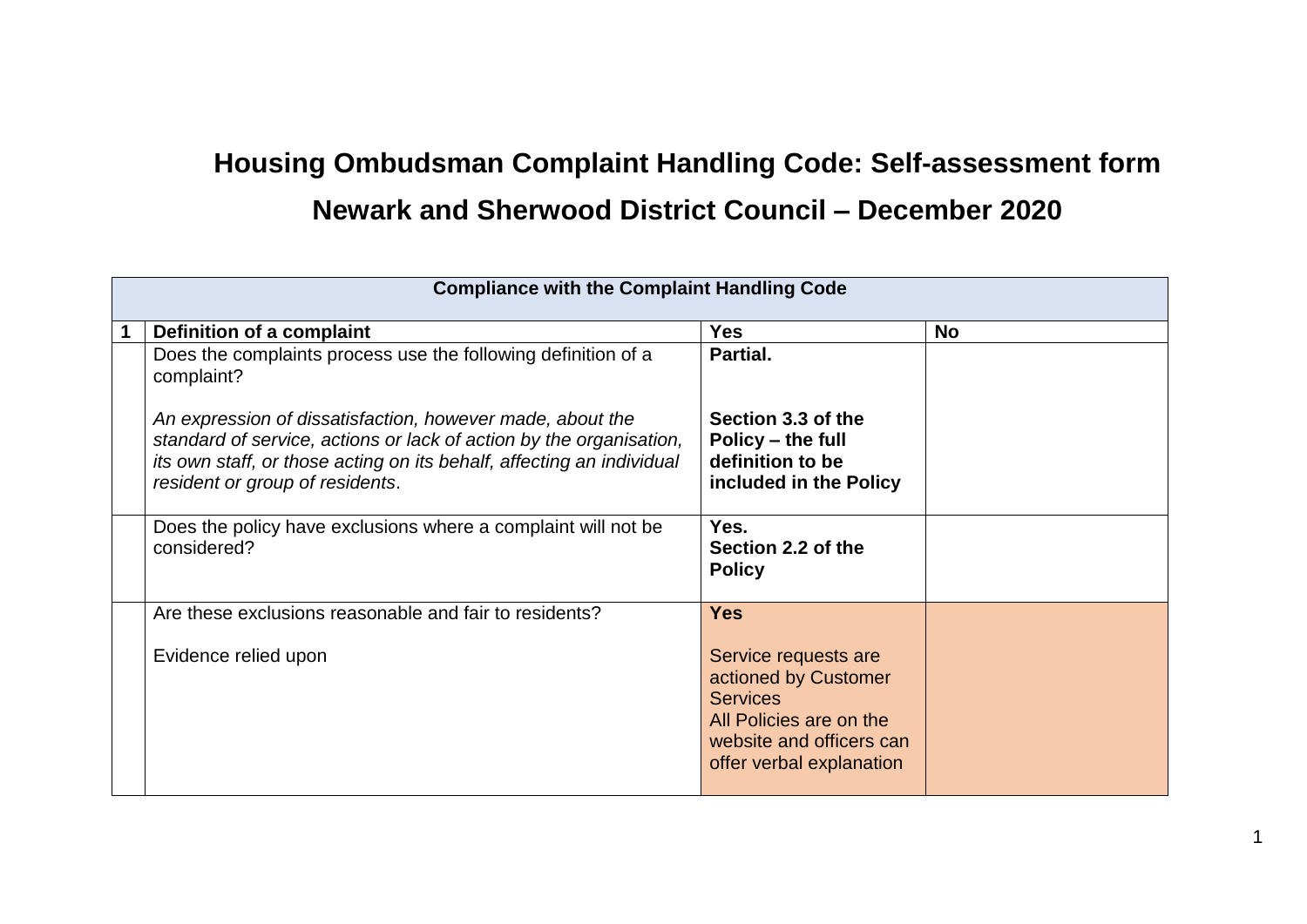|              |                                                                                   | Statutory appeals in<br>place, e.g. judicial review<br>of decision for<br>homelessness or<br>allocations<br><b>Cllr related complaints</b><br>have an alternative route |                                                                                                   |
|--------------|-----------------------------------------------------------------------------------|-------------------------------------------------------------------------------------------------------------------------------------------------------------------------|---------------------------------------------------------------------------------------------------|
| $\mathbf 2$  | <b>Accessibility</b>                                                              |                                                                                                                                                                         |                                                                                                   |
|              | Are multiple accessibility routes available for residents to make a<br>complaint? | Yes.<br>Section 4.3 of the<br><b>Policy</b>                                                                                                                             |                                                                                                   |
|              | Is the complaints policy and procedure available online?                          | <b>Yes</b>                                                                                                                                                              |                                                                                                   |
|              | Do we have a reasonable adjustments policy?                                       |                                                                                                                                                                         | <b>No</b><br>Approval requested at<br>Homes & Communities<br>Committee on 18 January<br>2021      |
|              | Do we regularly advise residents about our complaints process?                    |                                                                                                                                                                         | <b>No</b><br>This will be put in place<br>going forward as part of a<br>wider communications plan |
| $\mathbf{3}$ | <b>Complaints team and process</b>                                                |                                                                                                                                                                         |                                                                                                   |
|              | Is there a complaint officer or equivalent in post?                               |                                                                                                                                                                         | <b>No</b><br>There is a single point of<br>access for all complaints;<br>Meritec, and these are   |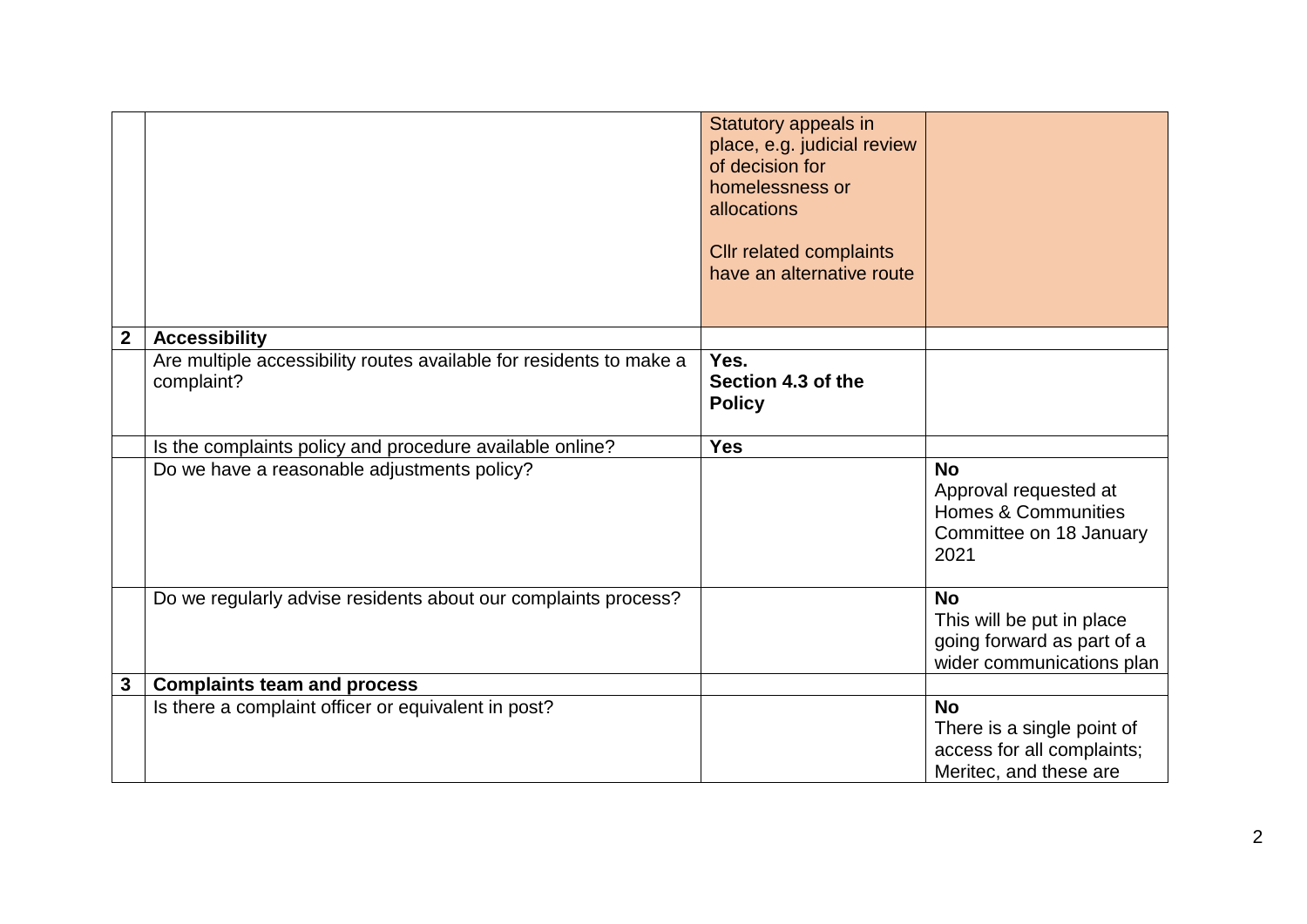|                                                                                                                                                                                                                                                                                                                                      |                                                                                                                                                                                                                                                      | logged by Customer<br>Services Team Leader.<br>The complaints are<br>circulated to the relevant<br>manager for action             |
|--------------------------------------------------------------------------------------------------------------------------------------------------------------------------------------------------------------------------------------------------------------------------------------------------------------------------------------|------------------------------------------------------------------------------------------------------------------------------------------------------------------------------------------------------------------------------------------------------|-----------------------------------------------------------------------------------------------------------------------------------|
| Does the complaint officer have autonomy to resolve complaints?                                                                                                                                                                                                                                                                      |                                                                                                                                                                                                                                                      | No.<br>The relevant manager has<br>autonomy to resolve<br>complaints                                                              |
| Does the complaint officer have authority to compel engagement<br>from other departments to resolve disputes?                                                                                                                                                                                                                        |                                                                                                                                                                                                                                                      | <b>No</b><br>The complaint is managed<br>wholly by the relevant<br>manager who will have the<br>authority to compel<br>engagement |
| If there is a third stage to the complaints procedure are residents<br>involved in the decision making?<br>The Housing Ombudsman does not believe a third stage is<br>necessary as part of a complaints process but if a landlord<br>believes strongly it requires one the reasons why should be<br>detailed in the self-assessment. | <b>Partial compliance</b><br><b>For Council tenants</b><br>access to tenant panel at<br>3rd Stage. This has since<br>been reviewed and an<br>alternative approach will<br>be considered by Homes<br>& Communities<br>Committee on 18<br>January 2021 |                                                                                                                                   |
| Is any third stage optional for residents?                                                                                                                                                                                                                                                                                           |                                                                                                                                                                                                                                                      | <b>No</b><br>Council tenants only.<br>There is a choice in the                                                                    |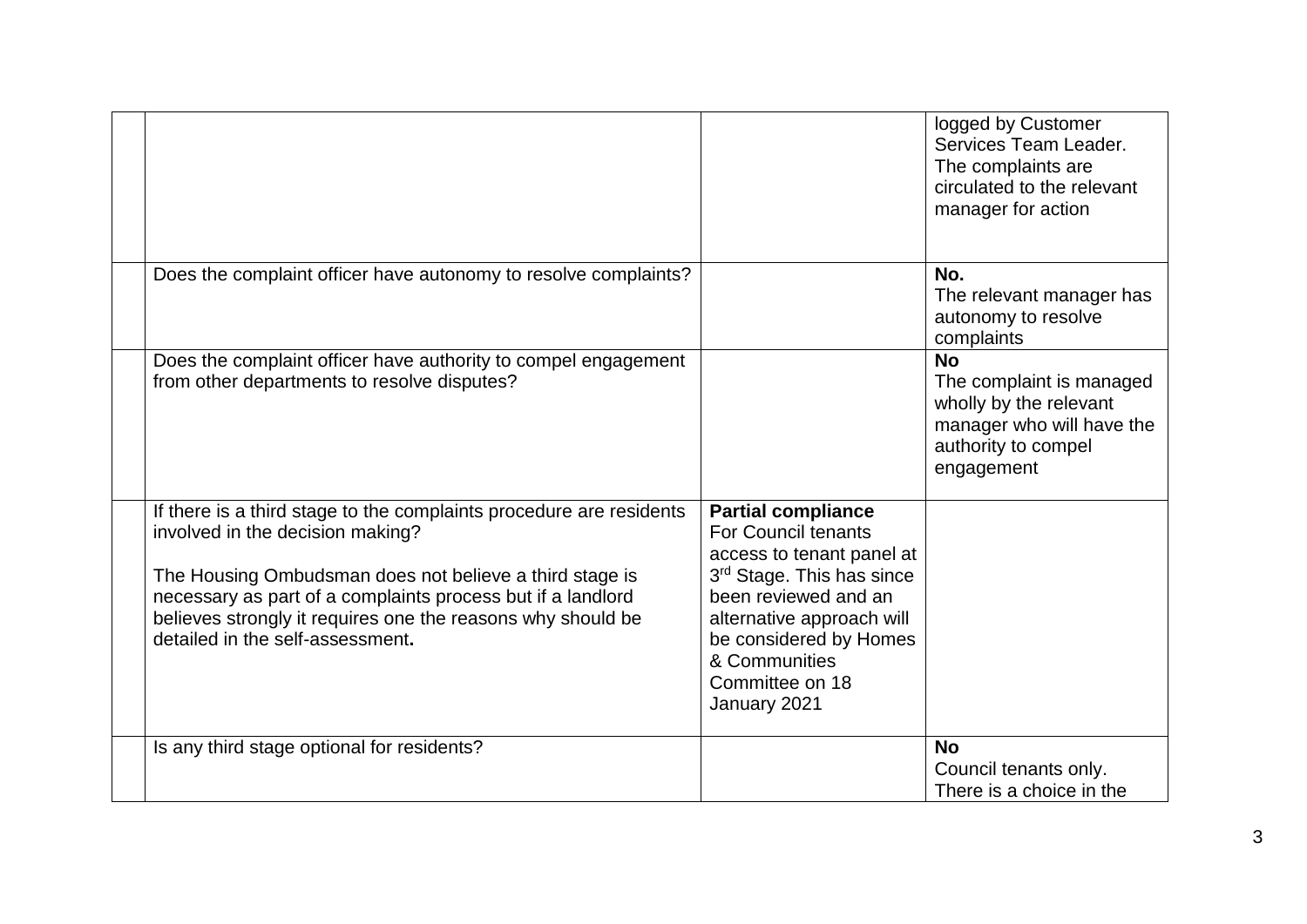|   |                                                                                                                                                    |                                                                                                       | Policy for tenants to<br>access this 3rd stage or<br>progress direct to the<br>Ombudsman.         |
|---|----------------------------------------------------------------------------------------------------------------------------------------------------|-------------------------------------------------------------------------------------------------------|---------------------------------------------------------------------------------------------------|
|   | Does the final stage response set out residents' right to refer the<br>matter to the Housing Ombudsman Service?                                    |                                                                                                       | <b>No</b><br>Suite of templates being<br>progressed and the right to<br>refer process is included |
|   | Do we keep a record of complaint correspondence including<br>correspondence from the resident?                                                     | <b>Yes</b>                                                                                            |                                                                                                   |
|   | At what stage are most complaints resolved?                                                                                                        | Stage 1                                                                                               |                                                                                                   |
| 4 | <b>Communication</b>                                                                                                                               |                                                                                                       |                                                                                                   |
|   | Are residents kept informed and updated during the complaints<br>process?                                                                          | <b>Yes</b>                                                                                            |                                                                                                   |
|   | Are residents informed of the landlord's position and given a<br>chance to respond and challenge any area of dispute before the<br>final decision? | <b>Partial compliance.</b><br>This could be described<br>as the escalation from<br>stage 1 to stage 2 |                                                                                                   |
|   | Are all complaints acknowledged and logged within five days?                                                                                       | <b>Yes</b>                                                                                            |                                                                                                   |
|   | Are residents advised of how to escalate at the end of each<br>stage?                                                                              |                                                                                                       | <b>No</b><br>Suite of templates being<br>progressed and the<br>escalation process is<br>included  |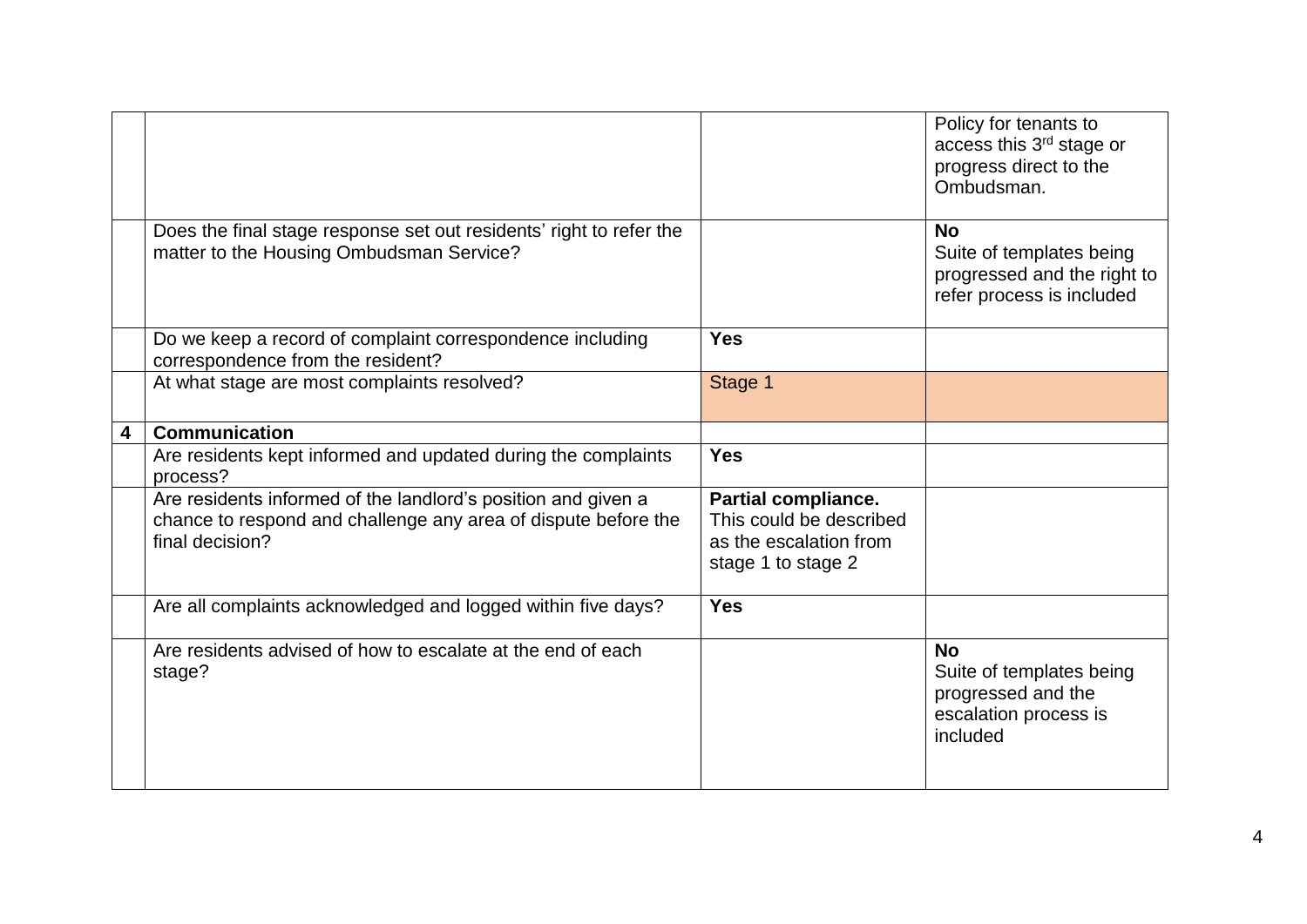|                 | What proportion of complaints are resolved at stage one?                                                                                                         | 93% (2019/20 Data)                    |                                                                              |
|-----------------|------------------------------------------------------------------------------------------------------------------------------------------------------------------|---------------------------------------|------------------------------------------------------------------------------|
|                 | What proportion of complaints are resolved at stage two?                                                                                                         | 7% (2019/20 Data)                     |                                                                              |
|                 | What proportion of complaint responses are sent within Code<br>timescales?<br>Stage one<br>Stage one (with extension)<br>Stage two<br>Stage two (with extension) |                                       | This data is not currently<br>collected but new reports<br>are being created |
|                 | Where timescales have been extended did we have good<br>reason?                                                                                                  |                                       | This data is not currently<br>collected but new reports<br>are being created |
|                 | Where timescales have been extended did we keep the resident<br>informed?                                                                                        |                                       | This data is not currently<br>collected but new reports<br>are being created |
|                 | What proportion of complaints do we resolve to residents'<br>satisfaction                                                                                        |                                       | This data is not currently<br>collected but new reports<br>are being created |
| 5               | <b>Cooperation with Housing Ombudsman Service</b>                                                                                                                |                                       |                                                                              |
|                 | Were all requests for evidence responded to within 15 days?                                                                                                      | <b>Yes</b>                            |                                                                              |
|                 | Where the timescale was extended did we keep the Ombudsman<br>informed?                                                                                          | Data not available<br>No recent cases |                                                                              |
| $6\phantom{1}6$ | <b>Fairness in complaint handling</b>                                                                                                                            |                                       |                                                                              |
|                 | Are residents able to complain via a representative throughout?                                                                                                  | <b>Yes</b>                            |                                                                              |
|                 | If advice was given, was this accurate and easy to understand?                                                                                                   | <b>Yes</b>                            |                                                                              |
|                 | How many cases did we refuse to escalate?                                                                                                                        | <b>None</b>                           |                                                                              |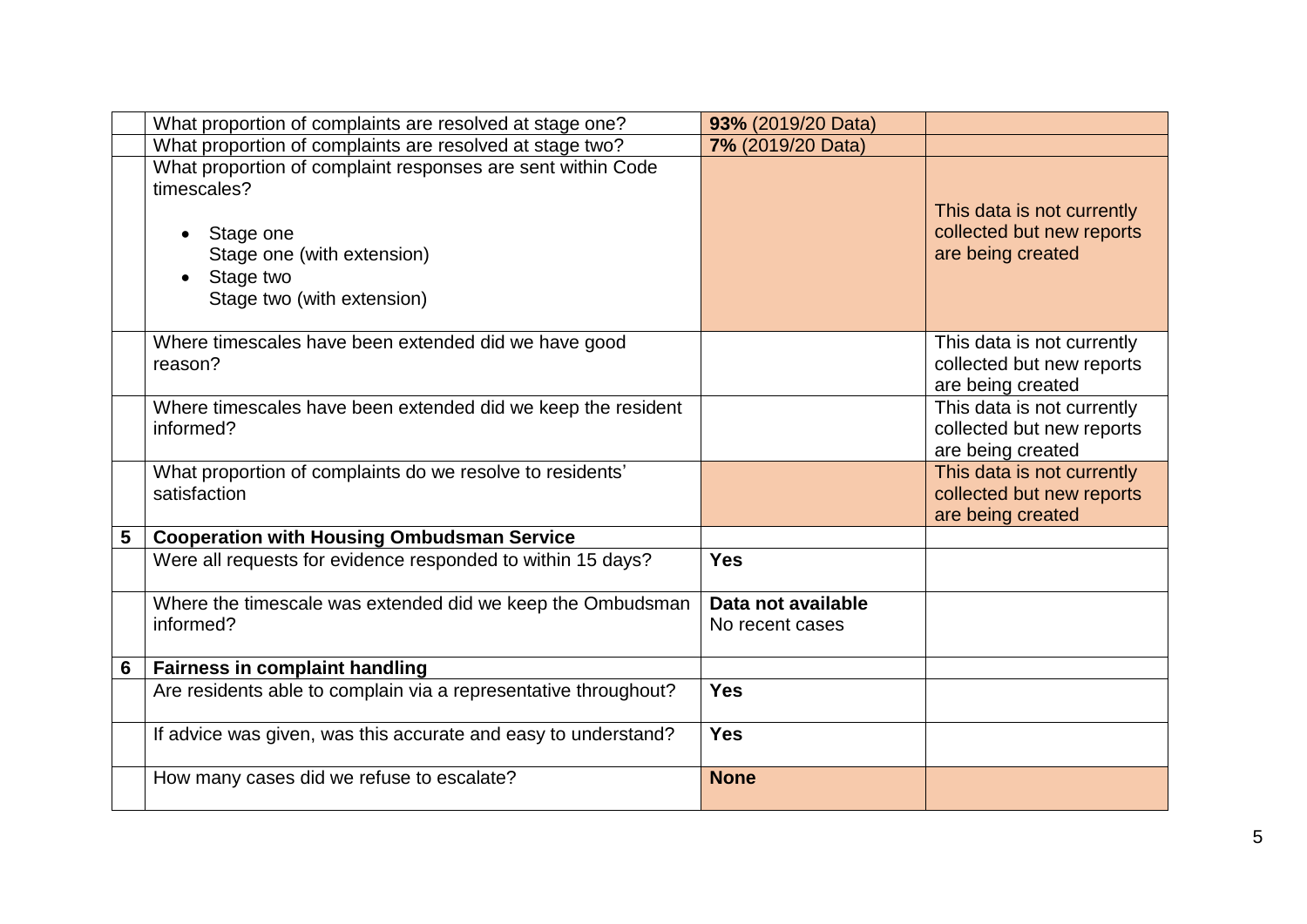|                | What was the reason for the refusal?                                                                                          | N/A                                                                                                |                                                                                                                                                                                                                                                |
|----------------|-------------------------------------------------------------------------------------------------------------------------------|----------------------------------------------------------------------------------------------------|------------------------------------------------------------------------------------------------------------------------------------------------------------------------------------------------------------------------------------------------|
|                | Did we explain our decision to the resident?                                                                                  | N/a                                                                                                |                                                                                                                                                                                                                                                |
| $\overline{7}$ | <b>Outcomes and remedies</b>                                                                                                  |                                                                                                    |                                                                                                                                                                                                                                                |
|                | Where something has gone wrong are we taking appropriate<br>steps to put things right?                                        |                                                                                                    | The learning and remedial<br>actions following things<br>going wrong is identified as<br>an area for improvement                                                                                                                               |
| 8              | <b>Continuous learning and improvement</b>                                                                                    |                                                                                                    |                                                                                                                                                                                                                                                |
|                | What improvements have we made as a result of learning from<br>complaints?                                                    | <b>Review of Fit To Let</b><br>standard<br><b>Review of Grounds</b><br><b>Maintenance Contract</b> |                                                                                                                                                                                                                                                |
|                | How do we share these lessons with:<br>a) residents?<br>b) the board/governing body?<br>In the Annual Report?<br>$\mathsf{C}$ |                                                                                                    | This is not currently done<br>at a corporate level but<br>recommendations for<br>future sharing are: SLT,<br>residents and tenants via<br>the website, the Housing<br><b>Advisory Group and</b><br><b>Homes &amp; Communities</b><br>Committee |